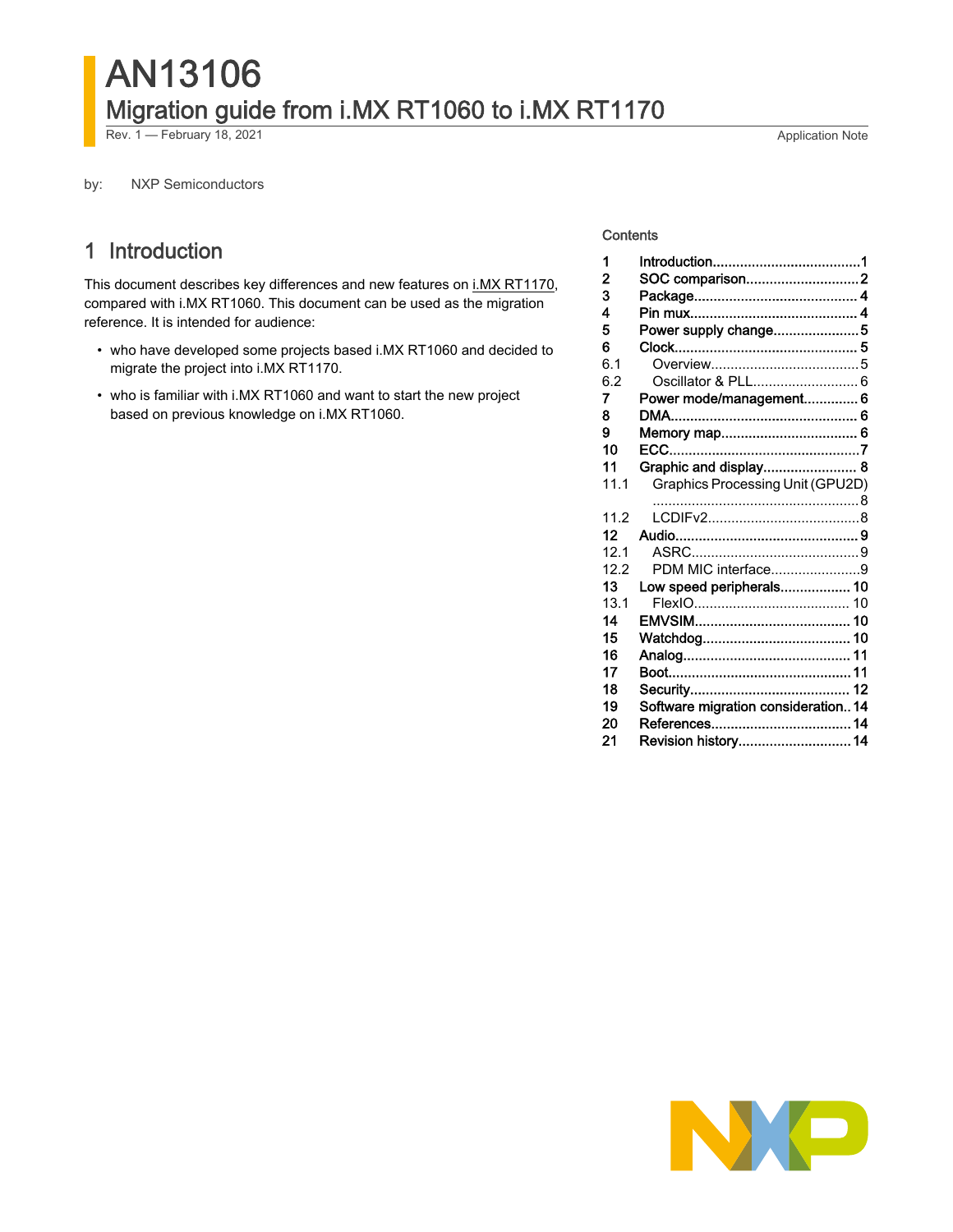# <span id="page-1-0"></span>2 SOC comparison

Table 1 lists the SOC comparisons. Text in red is new features on i.MX RT1170.

#### Table 1. SOC comparison

| Items for comparison                      | <b>i.MX RT1060</b>      | <b>i.MX RT1170</b>           |  |
|-------------------------------------------|-------------------------|------------------------------|--|
| Core and on-chip RAM                      |                         |                              |  |
|                                           | CM7 @ Up to 600 MHz     | CM7 @ Up to 1 GHz            |  |
| Core 0                                    | 32 KB I-Cache           | 32 KB I-Cache                |  |
|                                           | 32 KB D-Cache           | 32 KB D-Cache                |  |
|                                           |                         | CM4 @ Up to 400 MHz          |  |
| Core 1                                    |                         | 16 KB I-Cache                |  |
|                                           |                         | 16 KB D-Cache                |  |
| <b>FLEX RAM</b>                           | 512 KB                  | 512 KB                       |  |
|                                           | 512 KB                  | 512 KB + 128 KB OCRAM1       |  |
| <b>OCRAM</b>                              |                         | 512 KB + 128 KB OCRAM2       |  |
|                                           |                         | 256 KB (Shared with CM4 TCM) |  |
| <b>External memory interface</b>          |                         |                              |  |
| <b>SEMC - SDRAM</b>                       | 8/16-bit SDRAM          | 8/16/32-bit SDRAM            |  |
|                                           | up to 166 MHz           | Up to 200 MHz                |  |
| <b>SEMC - NAND</b>                        | 8/16-bit SLC NAND FLASH | 8/16-bit SLC NAND FLASH      |  |
| SEMC - Parallel NOR FLASH/SRAM            | Up to 16 bit            | Up to 16 bit                 |  |
| uSDHC - SD/eMMC                           | eMMC 4.5/SD 3.0         | eMMC 5.0/SD 3.0              |  |
| Flex SPI                                  | $\overline{c}$          | $\overline{2}$               |  |
| Flex SPI - Width                          | Up to 8 bit             | Up to 16 bit                 |  |
| Flex SPI - Single/Dual/Quad SPI interface | $\sqrt{}$               | $\sqrt{}$                    |  |
| Flex SPI - Hyper                          | $\sqrt{}$               | √                            |  |
| Flex SPI - PSRAM                          |                         | $\sqrt{}$                    |  |
| Flex SPI - OCT interface with XIP support | $\sqrt{}$               | $\sqrt{ }$                   |  |
| Graphic, Display & Camera                 |                         |                              |  |
| <b>LCDIF</b>                              | $\sqrt{}$               | $\sqrt{}$                    |  |
| LCDIF <sub>v2</sub>                       |                         | $\sqrt{}$                    |  |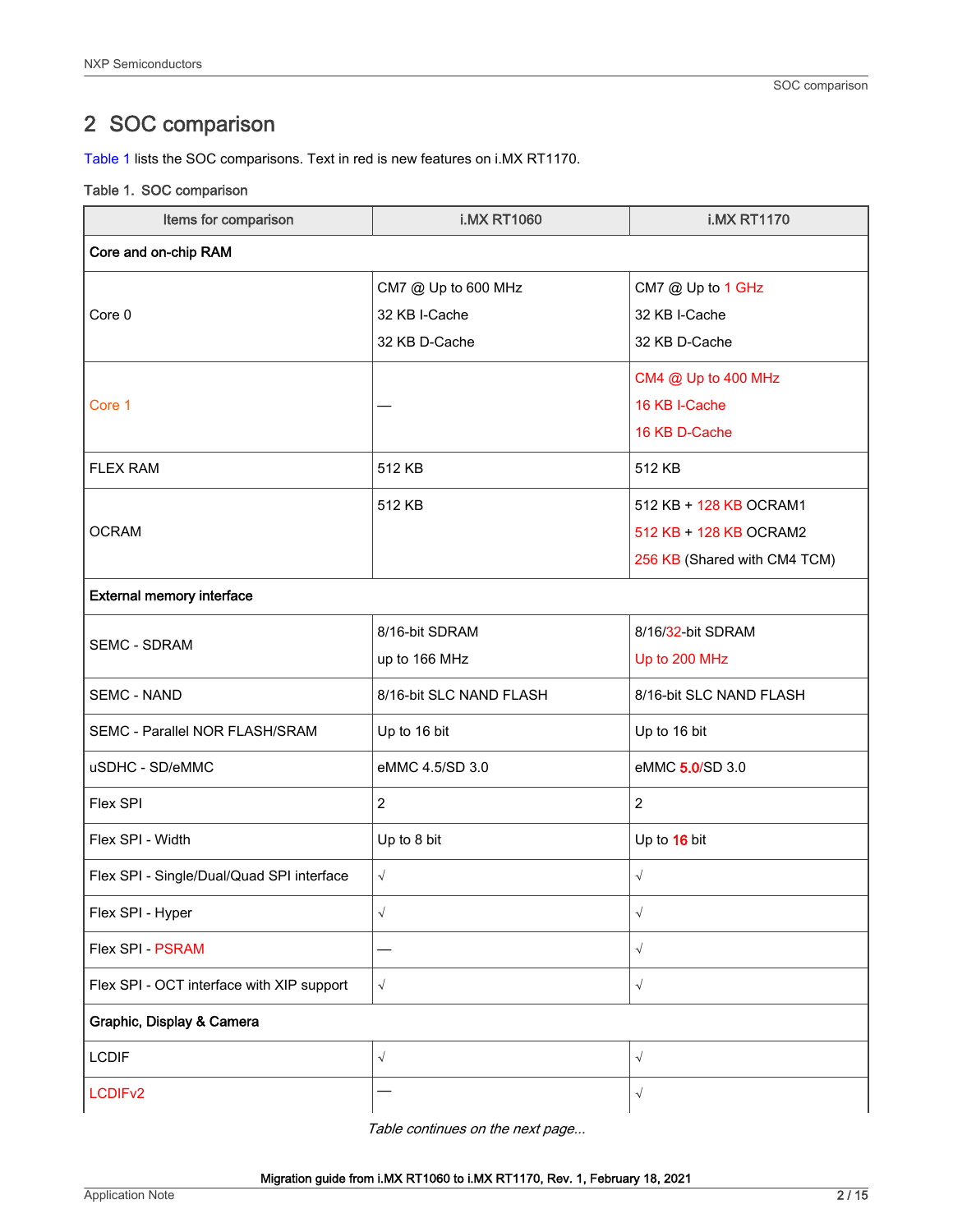Table 1. SOC comparison (continued)

| Items for comparison       | <b>i.MX RT1060</b>        | <b>i.MX RT1170</b>        |
|----------------------------|---------------------------|---------------------------|
| <b>PXP</b>                 | $\sqrt{ }$                | $\sqrt{ }$                |
| <b>GPU</b>                 |                           | $\sqrt{\phantom{a}}$      |
| Parallel CSI               | $\sqrt{ }$                | $\sqrt{\phantom{a}}$      |
| Parallel DSI               | $\sqrt{ }$                | $\sqrt{\phantom{a}}$      |
| <b>MIPI CSI</b>            |                           | $\sqrt{ }$                |
| <b>MIPI DSI</b>            |                           | $\sqrt{\phantom{a}}$      |
| Connectivity               |                           |                           |
| <b>USB</b>                 | $\overline{c}$            | $\mathbf 2$               |
| 10/100M ENET with IEEE1588 | $\boldsymbol{2}$          | $\mathbf{1}$              |
| 1G ENET with AVB           |                           | $\mathbf{1}$              |
| 1G ENET with TSN           |                           | $\mathbf 1$               |
| <b>UART</b>                | $\bf 8$                   | 12                        |
| <b>LPSPI</b>               | 4                         | $\,6\,$                   |
| 12C                        | $\overline{\mathbf{4}}$   | $\,6\,$                   |
| FlexCAN                    | 3                         | $\ensuremath{\mathsf{3}}$ |
| FlexIO                     | 3                         | $\sqrt{2}$                |
| <b>EVMSIM</b>              |                           | $\overline{c}$            |
| <b>GPIO</b>                | 149                       | 174                       |
| Audio                      |                           |                           |
| SAI                        | $\ensuremath{\mathsf{3}}$ | $\overline{4}$            |
| <b>SPDIF</b>               | $\mathbf{1}$              | $\mathbf{1}$              |
| <b>ASRC</b>                |                           | $\mathbf{1}$              |
| <b>PDM MIC</b>             | -                         | $\mathbf{1}$              |
| MQS                        | $\mathbf{1}$              | $\mathbf{1}$              |
| <b>Timer</b>               |                           |                           |
| <b>WDOG</b>                | 4                         | $\,$ 5 $\,$               |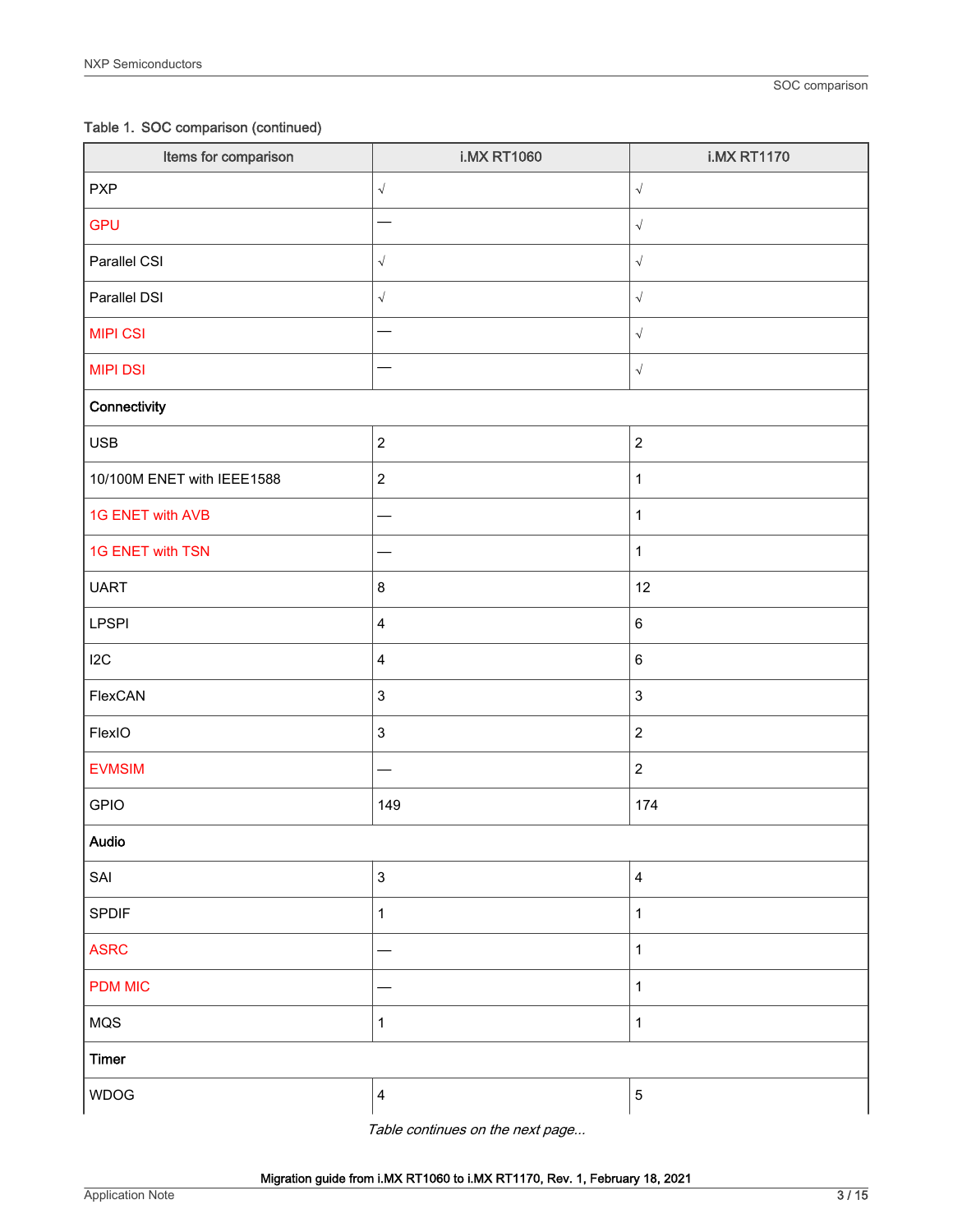#### <span id="page-3-0"></span>Table 1. SOC comparison (continued)

| Items for comparison | <b>i.MX RT1060</b>      | <b>i.MX RT1170</b>      |
|----------------------|-------------------------|-------------------------|
| <b>GPT</b>           | $\,6\,$                 | 6                       |
| $\sf QDC$            | $\overline{\mathbf{4}}$ | $\overline{\mathbf{4}}$ |
| QTimer               | $\overline{\mathbf{4}}$ | $\overline{\mathbf{4}}$ |
| FlexPWM              | $\overline{\mathbf{4}}$ | 4                       |
| PIT                  | $\mathbf{1}$            | $\overline{c}$          |
| Analog               |                         |                         |
| $\mathsf{ACMP}$      | $\overline{\mathbf{4}}$ | $\overline{\mathbf{4}}$ |
| $\sf ADC$            | $\boldsymbol{2}$        | $\mathsf 0$             |
| <b>LPADC</b>         | $\mathbf 0$             | $\overline{c}$          |
| ADC ETC              | $\mathbf{1}$            | $\mathbf{1}$            |
| <b>DAC</b>           | $\pmb{0}$               | $\mathbf 1$             |
| <b>TSC</b>           | $\mathbf{1}$            | $\pmb{0}$               |
| <b>Others</b>        |                         |                         |
| eDMA                 | $\mathbf{1}$            | $\overline{c}$          |
| 8 × 8 Keypad         | $\sqrt{ }$              | $\sqrt{ }$              |
| Security             | $\sqrt{}$               | $\sqrt{ }$              |

# 3 Package

As shown in Table 2, i.MX RT1170 is a 289-pin MAPBGA while i.MX RT1060 is a 196-pin MAPBGA. i.MX RT1170 has a larger package in order to accommodate additional functionality and change to the power architecture.

#### Table 2. Package comparison

|         | RT1060         | RT1170         |
|---------|----------------|----------------|
| Package | 196-pin MAPBGA | 289-pin MAPBGA |

# 4 Pin mux

For the new pin mux on i.MX RT1170, user can refer to [Table 3](#page-4-0).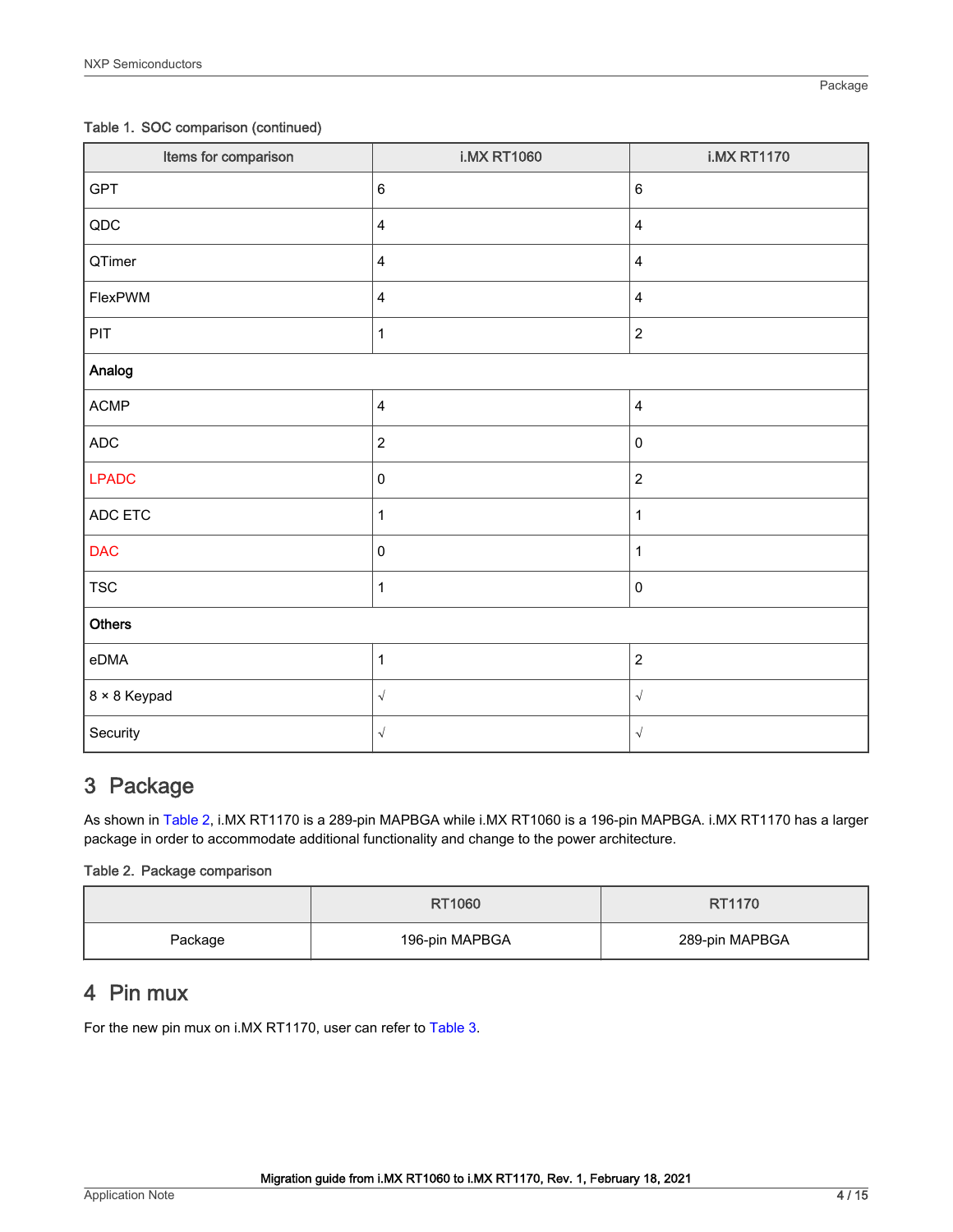<span id="page-4-0"></span>Table 3. Pin mux information/tools

| Pin mux information/tools                         | <b>Comments</b>                                                                      |
|---------------------------------------------------|--------------------------------------------------------------------------------------|
| Muxing Options table in RM                        | Give pin list information for a peripheral.                                          |
| Pin Assignments in RM                             | Give pin mux list information on a pin and also show pad setting.                    |
| Pin Assignments in excel format                   | This table is in the attachment of this document as an option for<br>pin assignment. |
| Pin config tool in MCUXpresso or standalone tools | A powerful graphic tool help customer to assign pin for application.                 |

# 5 Power supply change

The following describes key differences between i.MX RT1170 and RT1060. For details, see Hardware Development Guide for the MIMXRT1170 Processor (document [MIMXRT1170HDUG](https://www.nxp.com.cn/docs/en/user-guide/MIMXRT1170HDUG.pdf)) and MIMXRT1170 EVK Board Hardware User's Guide (document [MIMXRT1170EVKHUG\)](https://www.nxp.com.cn/docs/en/user-guide/MIMXRT1170EVKHUG.pdf).

- i.MX RT1170 has more power domains than RT1060, especially introduces NVCC\_LPSR domain. You will see during power up sequence only if VDD\_LPSR\_DIG is stable, VDD\_SOC\_IN can be applied after 1 ms delay.
- $\cdot$  i.MX RT1170 uses POR pin reset in  $VDD$  SNVS  $DIG$  (1.8 V) domain, which means to add external pull up or to use external POR logic, guarantee the voltage level first.
- i.MX RT1170 internal DCDC has two outputs, VDD DIG for core platform and 1.8 V for chip supply. i.MX RT1060 has only one output.
- i.MX RT1170 is an automotive grade product and the internal DCDC load capacity is limited, so external PMIC is required to power the core platform. For RT1060, internal DCDC is suggested for different standard products.

# 6 Clock

### 6.1 Overview

i.MX RT1170 clock architecture is new. It consists of three parts:

- Crystal/OSC/PLL/PLL\_PFD as clock source
- Available clock source for each clock root and divider setting
- Clock gate

For more important information related to the below, see i.MX RT1170 Processor Reference Manual (document [IMXRT1170RM\)](https://www.nxp.com/docs/en/reference-manual/IMXRT1170RM.pdf).

- System Clocks Table: Gives the IP clock mapping to system clock source.
- Clock Tree: Gives the clock path from clock source to each root clock.
- Clock Sources Table: Lists all possible clock sources.
- Clock Root Table: Give the available clock source for each root clock.
- Clock Gate Table: Lists all the gate control.
- Clock Group: Lists all the clock groups (Synchronized clock).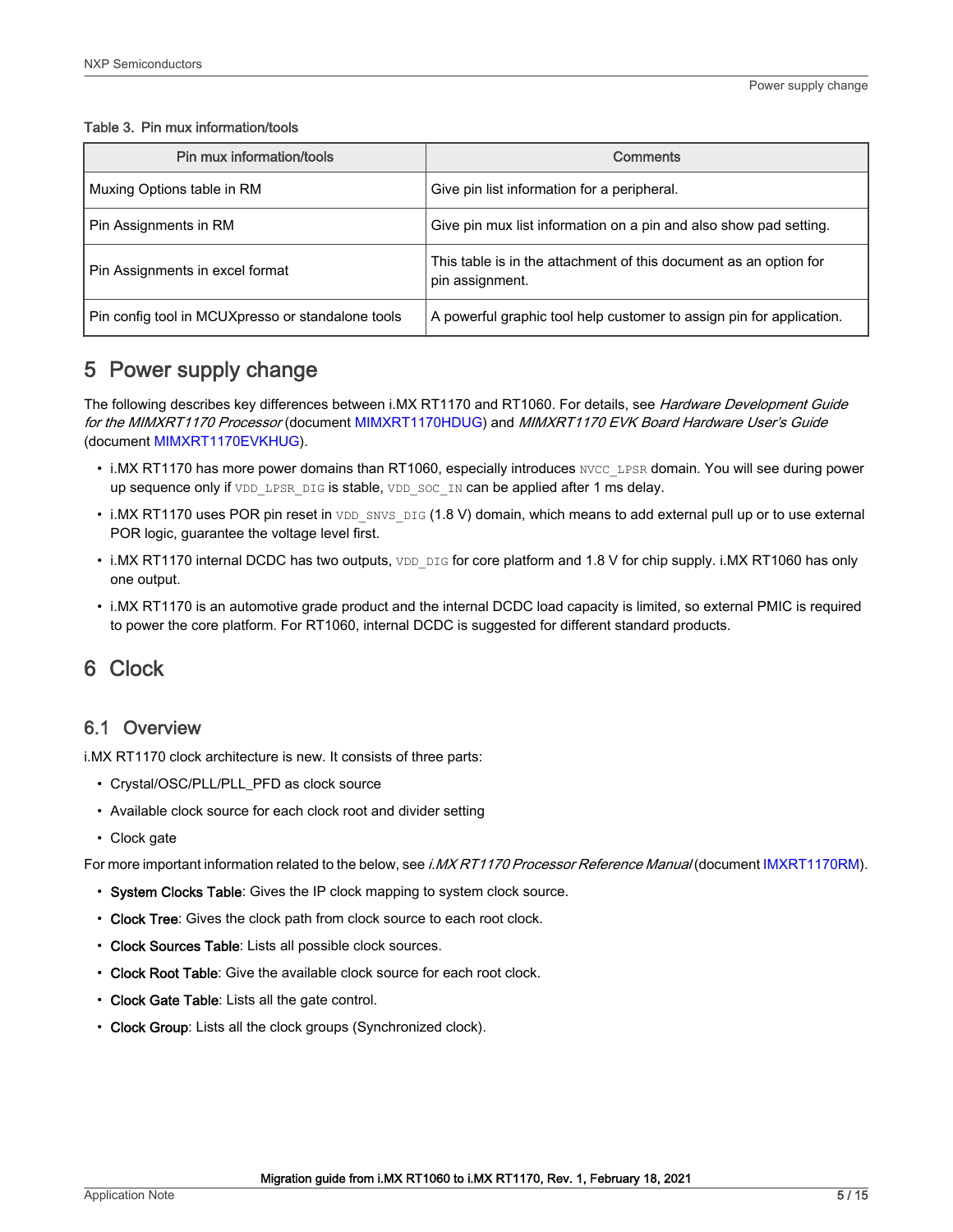### <span id="page-5-0"></span>6.2 Oscillator & PLL

#### Table 4. Oscillator & PLL comparison

| <b>Oscillator &amp; PLL</b> | <b>RT1060</b>                | RT1170                       |
|-----------------------------|------------------------------|------------------------------|
| Crystal Oscillator 24 MHz   | $\sqrt{ }$                   | $\sqrt{}$                    |
| Crystal Oscillator 32 KHz   | $\sqrt{ }$                   | $\sqrt{}$                    |
| RC Oscillator 32 KHz        | $\sqrt{ }$                   | $\sqrt{}$                    |
| <b>RC Oscillator 16 MHz</b> |                              | $\sqrt{}$                    |
| <b>RC Oscillator 24 MHz</b> | $\sqrt{ }$                   |                              |
| <b>RC Oscillator 48 MHz</b> |                              | $\sqrt{}$                    |
| RC Oscillator 400 MHz       |                              | $\sqrt{}$                    |
| PLL1                        | ARM PLL (Up to 600 MHz core) | ARM PLL (Up to 1 GHz core)   |
| PLL <sub>2</sub>            | SYS PLL (Dedicated 528 MHz)  | SYS PLL1 Dedicated 1 GHz)    |
| PLL3                        | USB1 PLL (Dedicated 480 MHz) | SYS PLL2 (Dedicated 528 MHz) |
| PLL4                        | AUDIO PLL (650-1300 MHz)     | SYS PLL3 (Dedicated 480 MHz) |
| PLL5                        | VIDEO PLL (650-1300 MHz)     | AUDIO PLL (650-1300 MHz)     |
| PLL6                        | ENET PLL (Dedicated 500 MHz) | VIDEO PLL (650-1300 MHz)     |
| PLL7                        | USB2 PLL (Dedicated 480 MHz) |                              |

# 7 Power mode/management

Compared with i.MX RT1060, i.MX RT1170 is based on brand new power architecture. For more details, see i.MX RT1170 Processor Reference Manual (document [IMXRT1170RM](https://www.nxp.com/docs/en/reference-manual/IMXRT1170RM.pdf)) and Debug and Application for RT1170 Clock and Low Power Feature (document [AN13104\)](https://www.nxp.com.cn/docs/en/application-note/AN13104.pdf).

# 8 DMA

#### Table 5. DMA for i.MX RT1060 and i.MX RT1170

| Items for comparison   | <b>i.MX RT1060</b> | <b>i.MX RT1170</b> |
|------------------------|--------------------|--------------------|
| eDMA (32 channel)      |                    |                    |
| eDMA_LPSR (32 channel) |                    |                    |

# 9 Memory map

[Table 6](#page-6-0) lists some key memory maps for comparison. For more detailed information, see i.MX RT1170 Processor Reference Manual (document [IMXRT1170RM](https://www.nxp.com/docs/en/reference-manual/IMXRT1170RM.pdf)).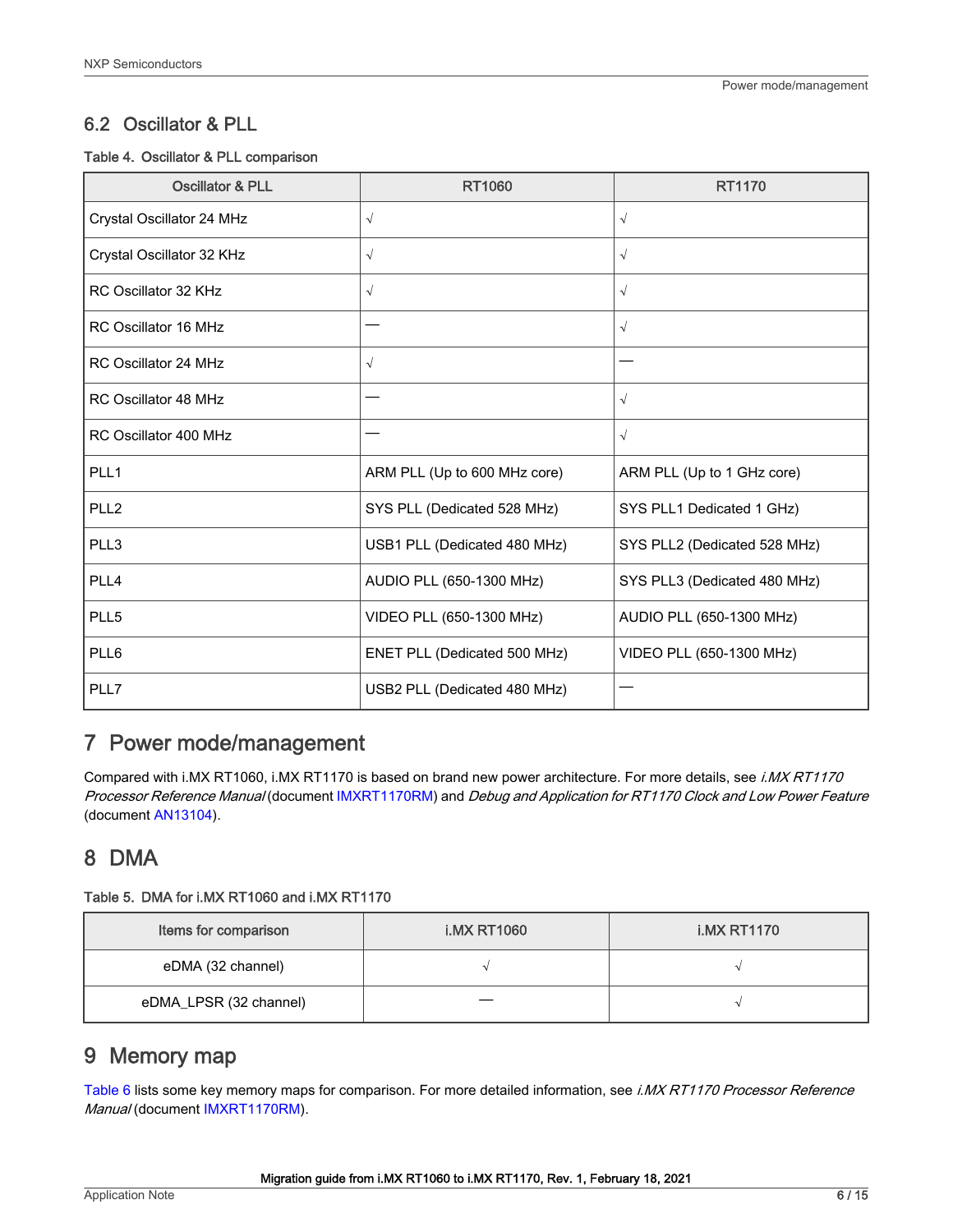<span id="page-6-0"></span>

|  |  | Table 6. Memory map for on chip/external memory |  |
|--|--|-------------------------------------------------|--|
|--|--|-------------------------------------------------|--|

| Items for comparison                | <b>i.MX RT1060</b>                                 | <b>i.MX RT1170</b>                                          |
|-------------------------------------|----------------------------------------------------|-------------------------------------------------------------|
| <b>CM7 FLEX RAM ITCM</b>            | 0x0000 0000 - 0x0001 FFFF (Default<br>128 KB)      | 0x0000 0000 - 0x0003 FFFF (Default<br>256 KB)               |
| <b>CM7 FLEX RAM DTCM</b>            | 0x2000 0000 - 0x2001 FFFF (Default<br>128 KB)      | 0x2000 0000 - 0x2003 FFFF (Default<br>256 KB)               |
| CM7 OCRAM (mapping from<br>CM4 TCM) |                                                    | 0x2020 0000 - 0x2023 FFFF (256 KB)                          |
| CM7 OCRAM1                          | $0x2020$ 0000 - $0x2027$ FFFF (512 KB)             | $0x2024$ 0000 - $0x202B$ FFFF (512 KB)                      |
| CM7 OCRAM2                          |                                                    | 0x202C 0000 - 0x2033 FFFF (512 KB)                          |
| <b>CM7 OCRAM1 ECC</b>               |                                                    | 0x2034 0000 - 0x2034 FFFF (64 KB)                           |
| CM7 OCRAM2 ECC                      |                                                    | $0x20350000 - 0x2035$ FFFF $(64 KB)$                        |
| CM7 OCRAM(FLEX RAM ECC)             |                                                    | 0x2036 0000 - 0x2037 FFFF (128 KB)                          |
| CM7 FLEX RAM OCRAM                  | 0x2028_0000 - 0x2028_FFFF (Default<br>256 KB)      | 0x2038 0000 - 0x2038 0000 (Default 0<br>KB, maximum 512 KB) |
| CM4 ITCM                            |                                                    | $0 \times 1$ FFE_0000 - $0 \times 1$ FFF_FFFF (128 KB)      |
| CM4 DTCM                            |                                                    | $0x2000_00000 - 0x2001$ FFFF (128 KB)                       |
| CM4 OCRAM (From CM4 TCM)            |                                                    | $0x2020$ 0000 - $0x2023$ FFFF (256 KB)                      |
| CM4 OCRAM1                          |                                                    | $0x2024$ 0000 - $0x202B$ FFFF (512 KB)                      |
| CM4 OCRAM2                          |                                                    | 0x202C 0000 - 0x2033 FFFF (512 KB)                          |
| CM4 OCRAM1 ECC                      |                                                    | 0x2034 0000 - 0x2034 FFFF (64 KB)                           |
| CM4 OCRAM2 ECC                      |                                                    | 0x2035_0000 - 0x2035_FFFF (64 KB)                           |
| CM4 OCRAM(From FLEX RAM ECC)        |                                                    | 0x2036 0000 - 0x2037 FFFF (128 KB)                          |
| CM4 OCRAM (From CM7 FLEX RAM)       |                                                    | 0x2038_0000 - 0x2038_0000 (Default 0<br>KB, maximum 512 KB) |
| <b>SEMC</b>                         | $0 \times 8000000 - 0 \times DFFF$ FFFF $(1.5 GB)$ | 0x8000 0000 - 0xDFFF FFFF (1.5 GB)                          |
| FlexSPI1                            | 0x6000 0000 - 0x6FFF FFFF (256 MB)                 | 0x3000 0000 - 0x3FFF FFFF (256 MB)                          |
| FlexSPI2                            | 0x7000 0000 - 0x7EFF FFFF (240 MB)                 | 0x6000 0000 - 0x6FFF FFFF (256 MB)                          |

# 10 ECC

[Table 7](#page-7-0) lists ECC feature comparison.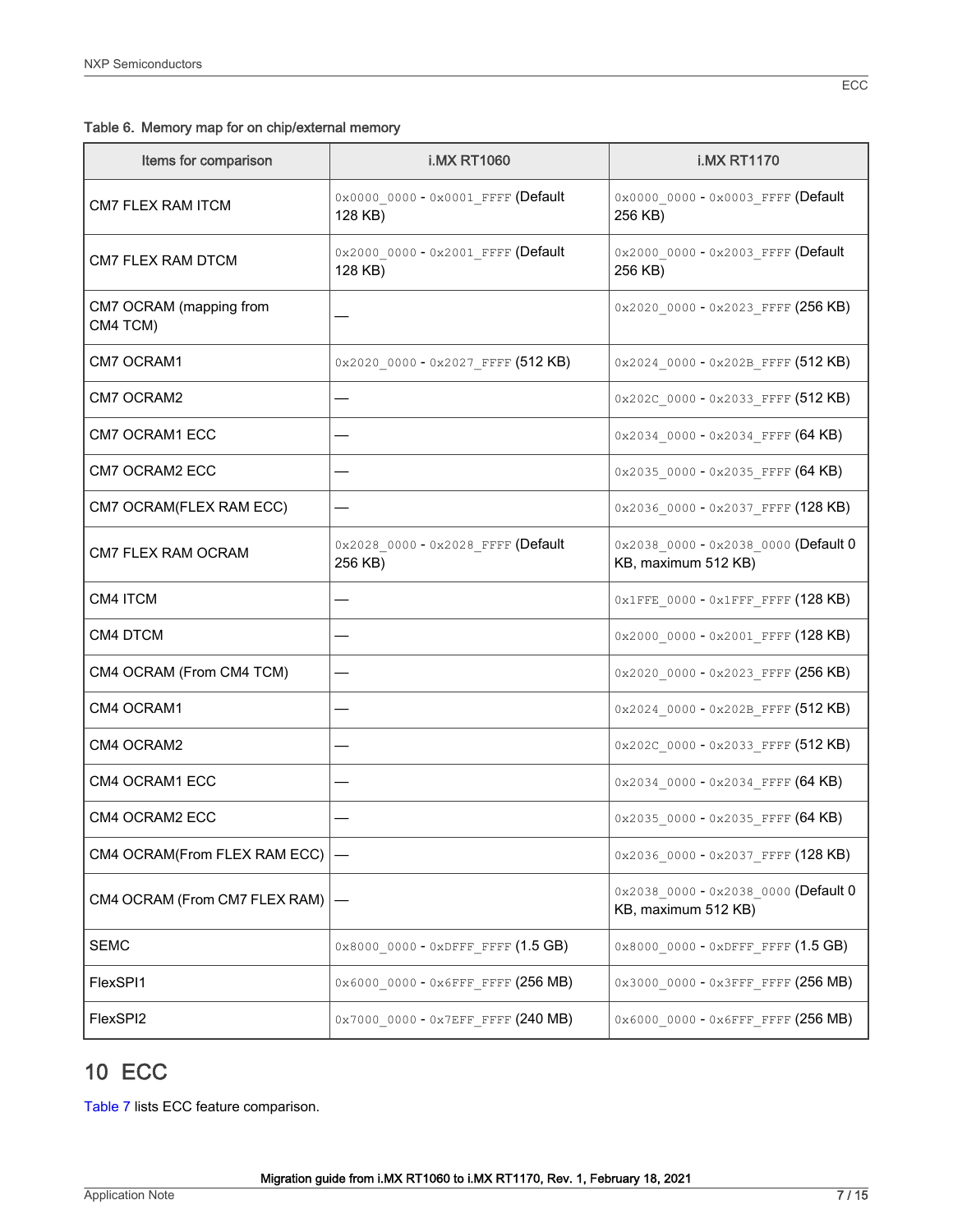| Items for comparison | <b>i.MX RT1060</b> | <b>i.MX RT1170</b> |
|----------------------|--------------------|--------------------|
| FLEX RAM ECC         |                    |                    |
| <b>OCRAM MECC64</b>  |                    |                    |
| <b>External XECC</b> |                    |                    |

#### <span id="page-7-0"></span>Table 7. ECC comparison

# 11 Graphic and display

### 11.1 Graphics Processing Unit (GPU2D)

Graphics Processing Unit (GPU) provides high performance, low-power consumption, and high-quality graphics. It supports raster, vector graphics encompassing most of the embedded graphics use-case scenarios. The following hardware platform and operating system independent APIs are provided. These APIs provide user controls for optimizing the acceleration capabilities available with GPU.

- OpenVG 1.1 API Standard for Vector Graphics Acceleration
- VGLite Graphics API

### 11.1.1 OpenVG 1.1 API standard for vector graphics acceleration

OpenVG is a royalty-free, cross-platform API managed by [Khronos Group](http://www.khronos.org/openvg/). It provides a low-level hardware acceleration interface for vector graphics libraries such as Flash and SVG. OpenVG is used for acceleration of high-quality vector graphics for user interfaces and text on small screen devices.

### 11.1.2 VGLite graphic API

The GPU can also be used with the VGLite Graphics API. It is designed to support menu-driven user interfaces optimized for a system's overall resource requirements. The goal is to provide maximum performance and keep the memory footprint to a minimum. It has a feature set smaller than required to pass Khronos OpenVG CTS. Supported features include: Porter-Duff Blending, Gradient Controls, Fast Clear, Arbitrary Rotations, Path Filling rules, Path painting, and Pattern Path Filling.

The VGLite API is partitioned to provide controls for following functionalities:

- Initialization: For Hardware and Software initialization
- Pixel Buffers Management: For GPU surface buffer allocate/free
- Matrix control: For transformation including rotation, scale, and translate
- Blit: For Raster rendering with compositing, blending, CSC, etc.
- Vector Path Control: For 2D path data setup
- Draw: For Draw operations

The VGLite Graphics API document is available as a part of the Software Development Kit (SDK).

### 11.2 LCDIFv2

LCDIFv2 is a new graphic IP on i.MX RT1170 with the following features:

- Display layers can support up to maximum eight layers of alpha blending.
	- One Background (BG) layer for static background image
	- One Foreground (FG) layer for video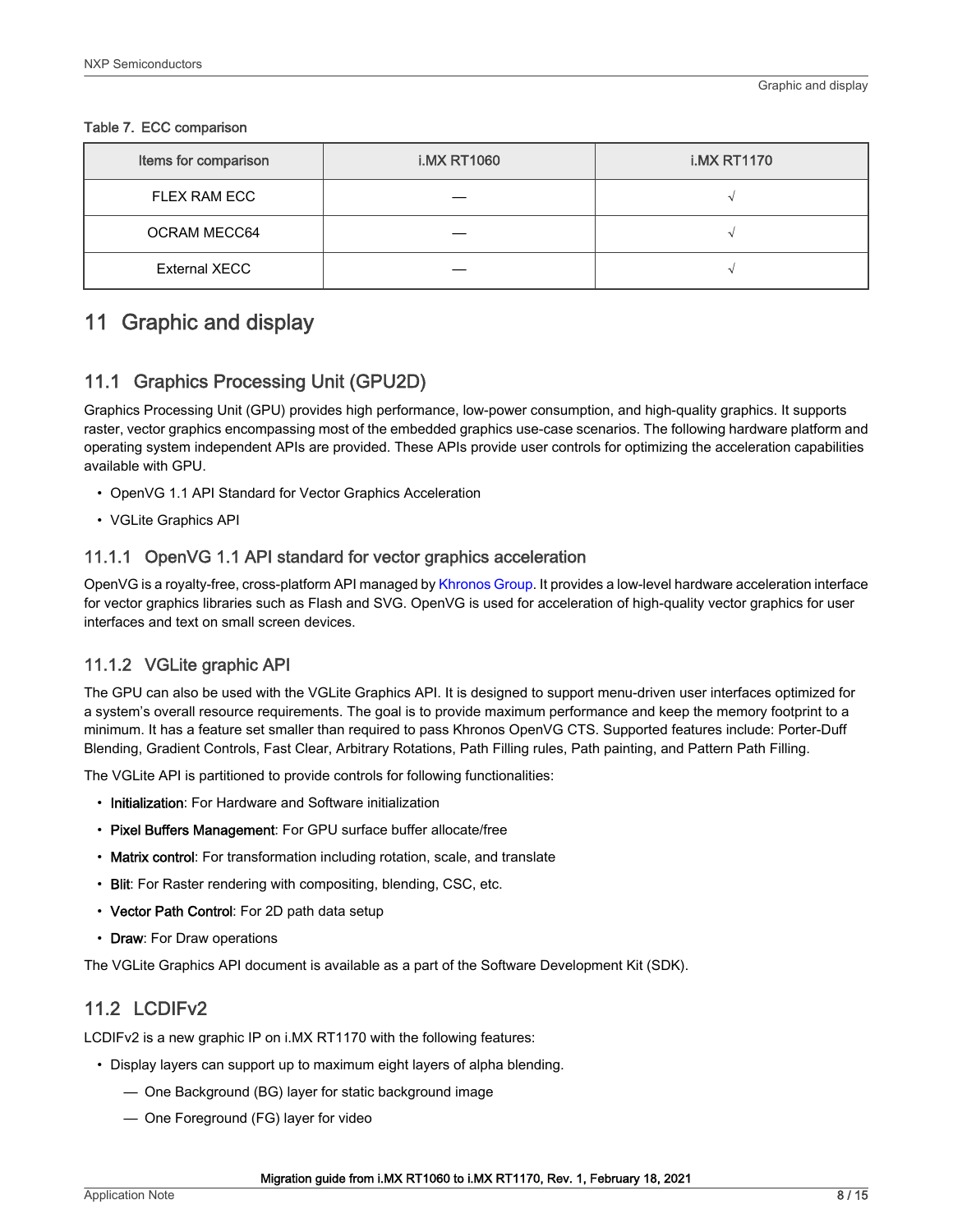- <span id="page-8-0"></span>— Six User Interface (UI) layers for the icons, test, moving pointers etc.
- The UI layers are for small objects which can be stored in OCRAM.
- The index color (1/2/4/8 bpp) support for each layer and lookup with separate. Color Look-Up Table (CLUT) memory to 32 bits ARGB pixel.
- Each layer supports:
	- Programmable plane size, Width/Height/Pitch, and X/Y offset on the panel.
	- Background color for plane graphics
	- Embedded alpha and global alpha
	- Index color, 1/2/4/8 bpp
	- Other layer encoding formats:
		- RGB565/ARGB1555/ARGB4444
		- YCbCr422, supporting up to two YCbCr layers in blending operation
		- RGB888/ARGB8888/ABGR8888
- Support one parallel camera interface input and the following data formats of CSI-2:
	- YUV422/RGB888/RGB666/RGB565/RGB555/RGB444

# 12 Audio

### 12.1 ASRC

The Asynchronous Sample Rate Converter (ASRC) is a new IP on i.MX RT1170 which converts the sampling rate of a signal associated with an input clock into a signal associated with a different output clock.

The ASRC supports concurrent sample rate conversion of up to 10 channels of about -120 dB THD+N and supports up to three sampling rate pairs.

The incoming audio data to this chip may be received from various sources at different sampling rates. The outgoing audio data of this chip may have different sampling rates and it can be associated with output clocks that are asynchronous to the input clocks.

# 12.2 PDM MIC interface

i.MX RT1170 has a new feature which supports four lanes up to eight channel of PDM D-MIC audio input.

Features:

- Decimation filters
	- Fixed filtering characteristics for audio application
	- 24-bit signed filter output
	- Dynamic range: <140dB at 1KHz tone (0dBFS); per AES17
	- Internal clock divider for a programmable PDM clock generation
	- Full or partial set of channels operation with individual enable control
	- Programmable decimation rate
	- Programmable DC remover
	- Range adjustment capability
	- FIFOs with interrupt and DMA capability
		- Each FIFO with 8 entries length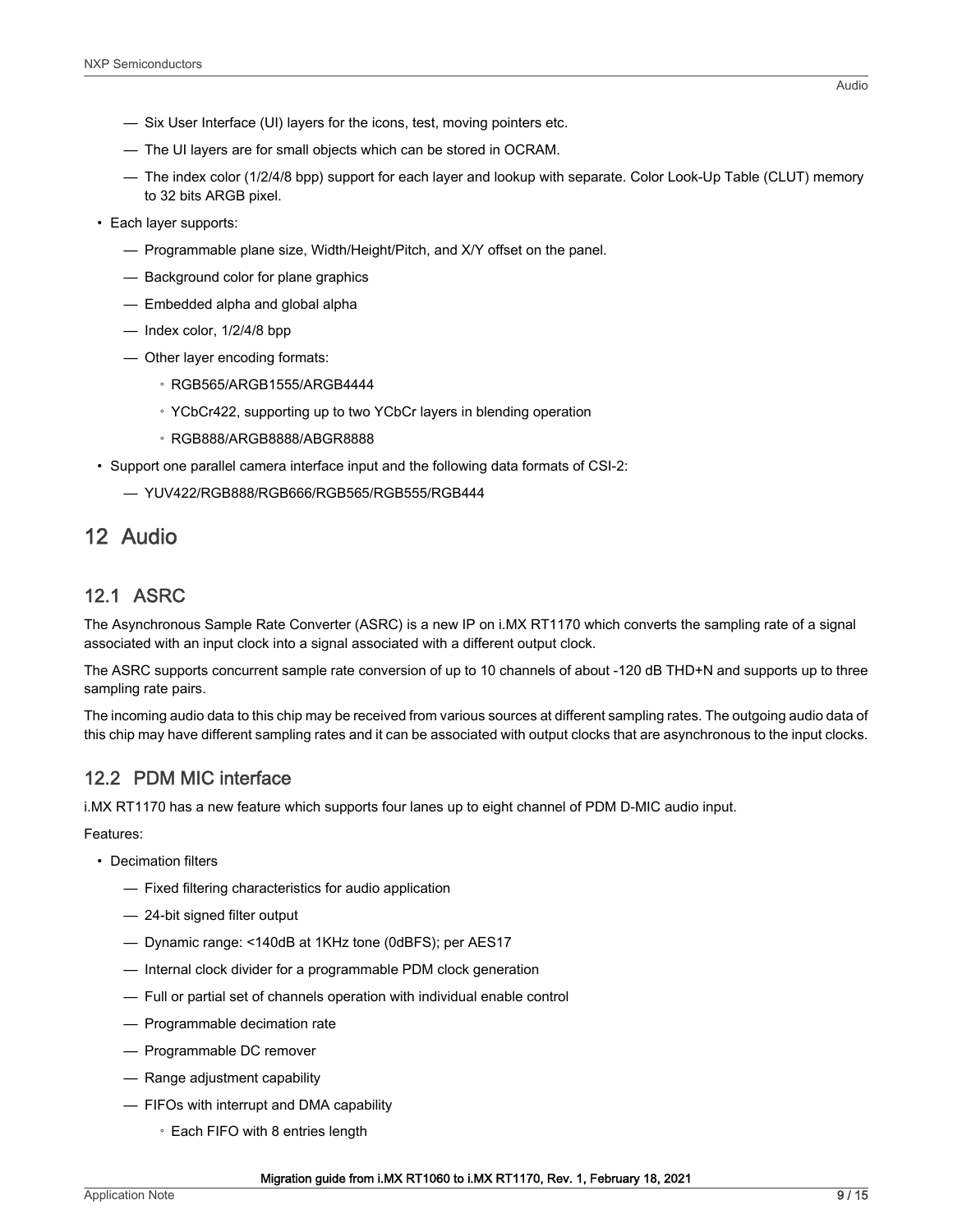- <span id="page-9-0"></span>• Hardware Voice Activity Detector (HWVAD)
	- Interrupt capability
	- Zero-Crossing Detection (ZCD) option

### 13 Low speed peripherals

#### 13.1 FlexIO

#### Table 8. FlexIO

| Items for comparison | <b>i.MX RT1060</b> | <b>i.MX RT1170</b> |
|----------------------|--------------------|--------------------|
| Instance count       |                    |                    |
| Port size            | Up to 32 bit       | Up to 32 bit       |
| Shifter count        |                    | 8                  |
| Timer count          |                    | 8                  |

# 14 EMVSIM

Relative to i.MX RT1060, the EMVSIM module is a new IP on i.MX RT1170 which supports the following features:

- Independent clock for SIM logic (transmitter + receiver) and independent clock for register read-write interface
- 16 byte deep FIFO for transmitter and receiver
- Automatic NACK generation on parity error and receiver FIFO overflow error
- Both Inverse and Direct conventions
- Re-transmission of byte upon Smart Card NACK request with programmable threshold of re-transmissions
- Auto detection of Initial Character in receiver and setting of data format, inverse or direct
- NACK detection in receiver
- Independent timers to measure character wait time, block wait time and block guard time
- Two general purpose counters available for use by software application with programmable clock selection for the counters
- DMA support is available to transfer data to/from FIFOs. Programmable option is available to select interrupt or DMA feature
- Programmable Pre-scaler generates the desired frequency for Card Clock and Baud Rate Divisor generates the internal ETU clocks for transmitter and receiver for any F/D ratio
- Deep sleep wake-up via Smart Card presence detect interrupt
- Manual control of all Smart Card interface signals
- Automatic power down of port logic on Smart Card presence detect
- 8-bit LRC and 16-bit CRC generation for bytes from the transmitter and incoming message checksum for the receiver

# 15 Watchdog

[Table 9](#page-10-0) lists the watchdog comparison.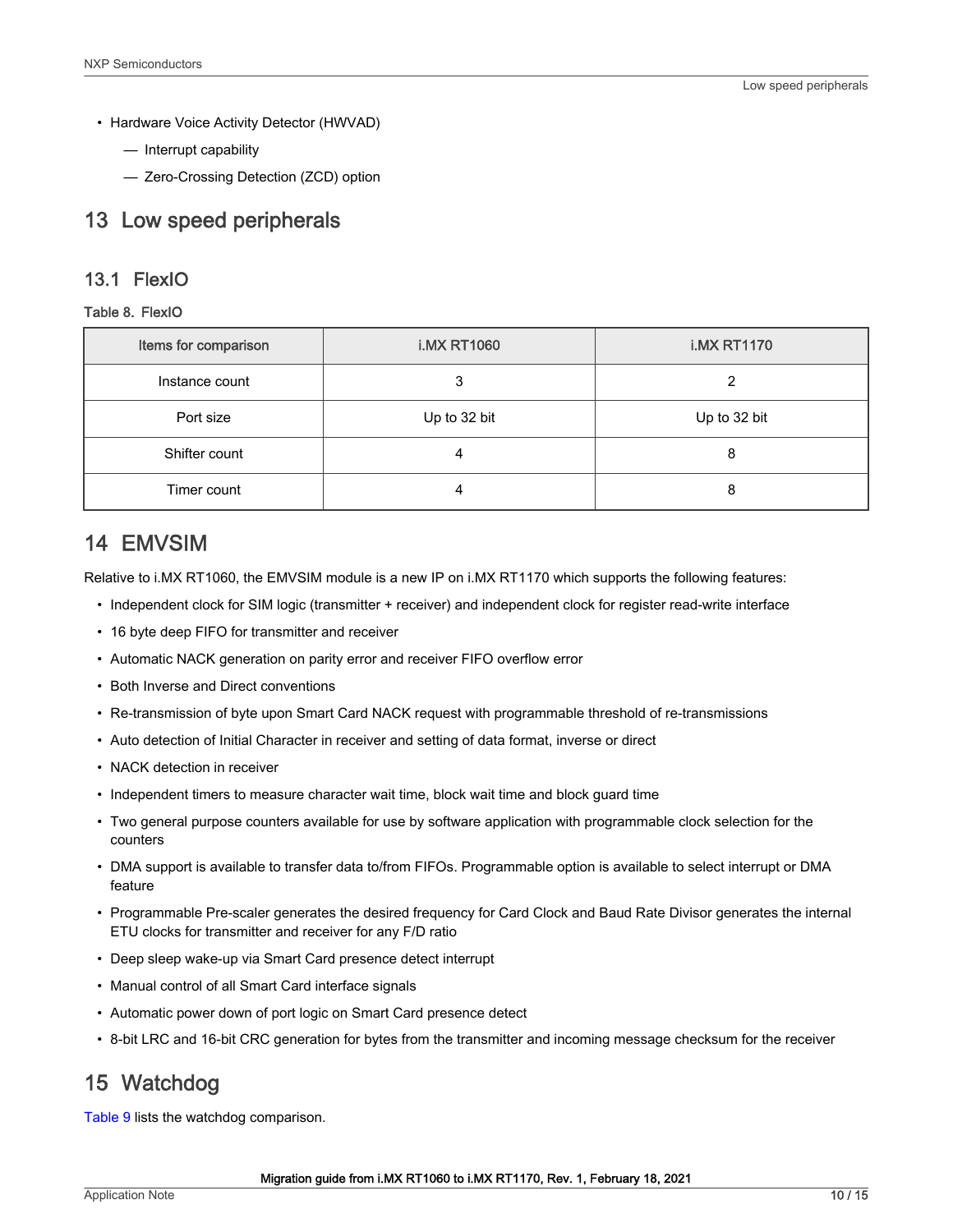#### <span id="page-10-0"></span>Table 9. Watchdog comparison

| Items for comparison            | <b>i.MX RT1060</b> | <b>i.MX RT1170</b> |
|---------------------------------|--------------------|--------------------|
| Watchdog                        |                    |                    |
| <b>RTWDOG</b>                   |                    |                    |
| External Watchdog Monitor (EWM) |                    |                    |

# 16 Analog

RT1170 does not contain Touch Screen Controller (TSC).

The ADC peripherals for RT1170 are redesigned LPADC and the block diagram structure is completely different from that of the i.MX RT1060. For details, see i.MX RT1170 Processor Reference Manual (document [IMXRT1170RM\)](https://www.nxp.com/docs/en/reference-manual/IMXRT1170RM.pdf).

Table 10 lists the feature comparison.

Table 10. ADC for i.MX RT1060 and i.MX RT1170

| Items for comparison                          | <b>i.MX RT1060</b> | <b>i.MX RT1170</b> |
|-----------------------------------------------|--------------------|--------------------|
| Max sampling rate                             | 1 MS/s             | 4.2 MS/s           |
| External analog inputs                        | 16                 | 20                 |
| Differential operation with 13-bit resolution |                    | N                  |
| Result data FIFO supported                    |                    | N                  |
| Command buffers                               |                    | 15                 |
| Channel scaling                               |                    |                    |

# 17 Boot

Table 11 lists differences related to system boot between the RT1060 and the RT1170.

Table 11. System boot differences between RT1060 and RT1170

| Feature                                                                                           | <b>Decryption</b>                | <b>i.MX RT1060</b> | <b>i.MX RT1170</b> |
|---------------------------------------------------------------------------------------------------|----------------------------------|--------------------|--------------------|
| • Serial NOR/NAND<br>• Raw NAND<br>$\cdot$ SD/MMC<br><b>Boot Device</b><br>• 1-bit SPI NOR/EEPROM |                                  | Supported          | Supported          |
|                                                                                                   | <b>Parallel NOR</b><br>$\bullet$ | Supported          | Unsupported        |
| Serial Downloader                                                                                 | Protocol                         | sdphost            | blhost             |
|                                                                                                   | USB-HID<br>$\bullet$             | Supported          | Supported          |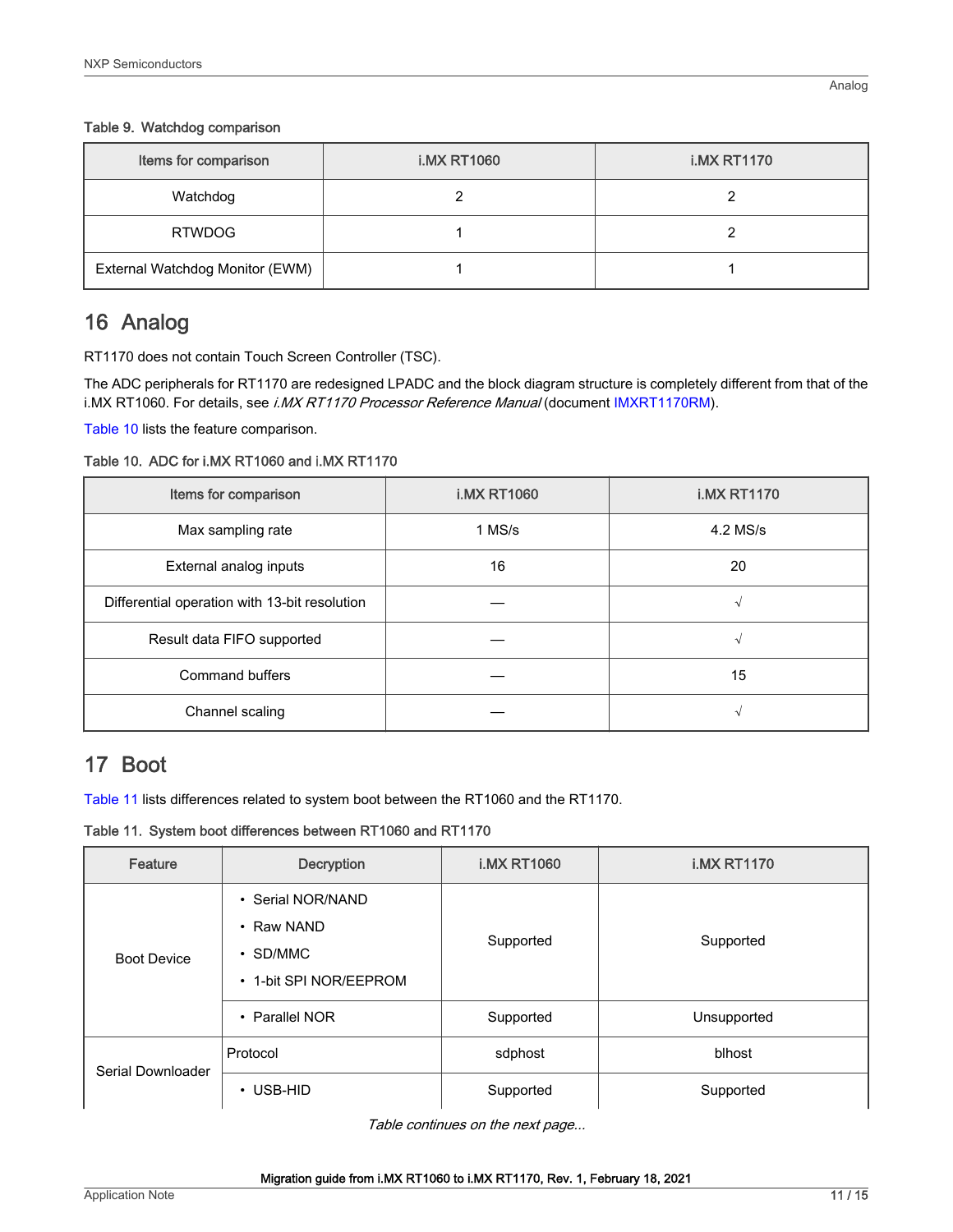| Feature                            | <b>Decryption</b> | <b>i.MX RT1060</b> | <b>i.MX RT1170</b> |
|------------------------------------|-------------------|--------------------|--------------------|
|                                    | $\cdot$ UART      |                    |                    |
| Boot Core                          | N/A               | CM <sub>7</sub>    | CM7/CM4            |
| External<br><b>RAM</b> destination | $\cdot$ DCD       | Supported          | Supported          |
|                                    | $\cdot$ XMCD      | Unsupported        | Supported          |
| Internal RAM ECC                   | N/A               | Unsupported        | Supported          |

<span id="page-11-0"></span>Table 11. System boot differences between RT1060 and RT1170 (continued)

# 18 Security

Table 12 lists differences related to the security between RT1060 and RT1170.

Table 12. Security differences between RT1060 and RT1170

| Feature       | <b>Decryption</b>                 | <b>i.MX RT1060</b>                                                             | <b>i.MX RT1170</b>                                                                                                                                                                                                 |
|---------------|-----------------------------------|--------------------------------------------------------------------------------|--------------------------------------------------------------------------------------------------------------------------------------------------------------------------------------------------------------------|
|               | Authenticated &<br>Encrypted boot | • Supported                                                                    | • Supported                                                                                                                                                                                                        |
|               | Signature Format                  | • CMS PKCS#1                                                                   | • CMS PKCS#1                                                                                                                                                                                                       |
|               | Public Key Type                   | • RSA public keys (1024-bit,<br>2048-bit, 3072-bit and 4096-bit)               | • RSA public keys (1024-bit, 2048-bit,<br>3072-bit and 4096-bit)<br>• ECC (P256/P384/P-521)                                                                                                                        |
|               | <b>Certificate Format</b>         | • X.509v3 certificates                                                         | • X.509v3 certificates                                                                                                                                                                                             |
| Secure Boot   | <b>Encrypted XIP</b>              | $\cdot$ BEE<br>- AES-128 ECB and CTR<br>- Decrypt cypher context of<br>FlexSPI | $\cdot$ OTFAD1/2<br>$-$ CTR-AES (128 bit)<br>- Decrypt cypher context of<br>FlexSPI<br>$\cdot$ IEE<br>- XTS-AES 256, 512 bit<br>- CTR-AES 128, 256 bit<br>- RAM encryption/decryption<br>- FlexSPI decryption only |
| Crypto Engine | Hash<br>Algorithm Engine          | $\cdot$ DCP<br>- SHA-1, SHA-256                                                | • CAAM<br>$-$ SHA-1, SHA-2<br>224/256/384/512<br>$-$ MD5<br>$-$ HMAC                                                                                                                                               |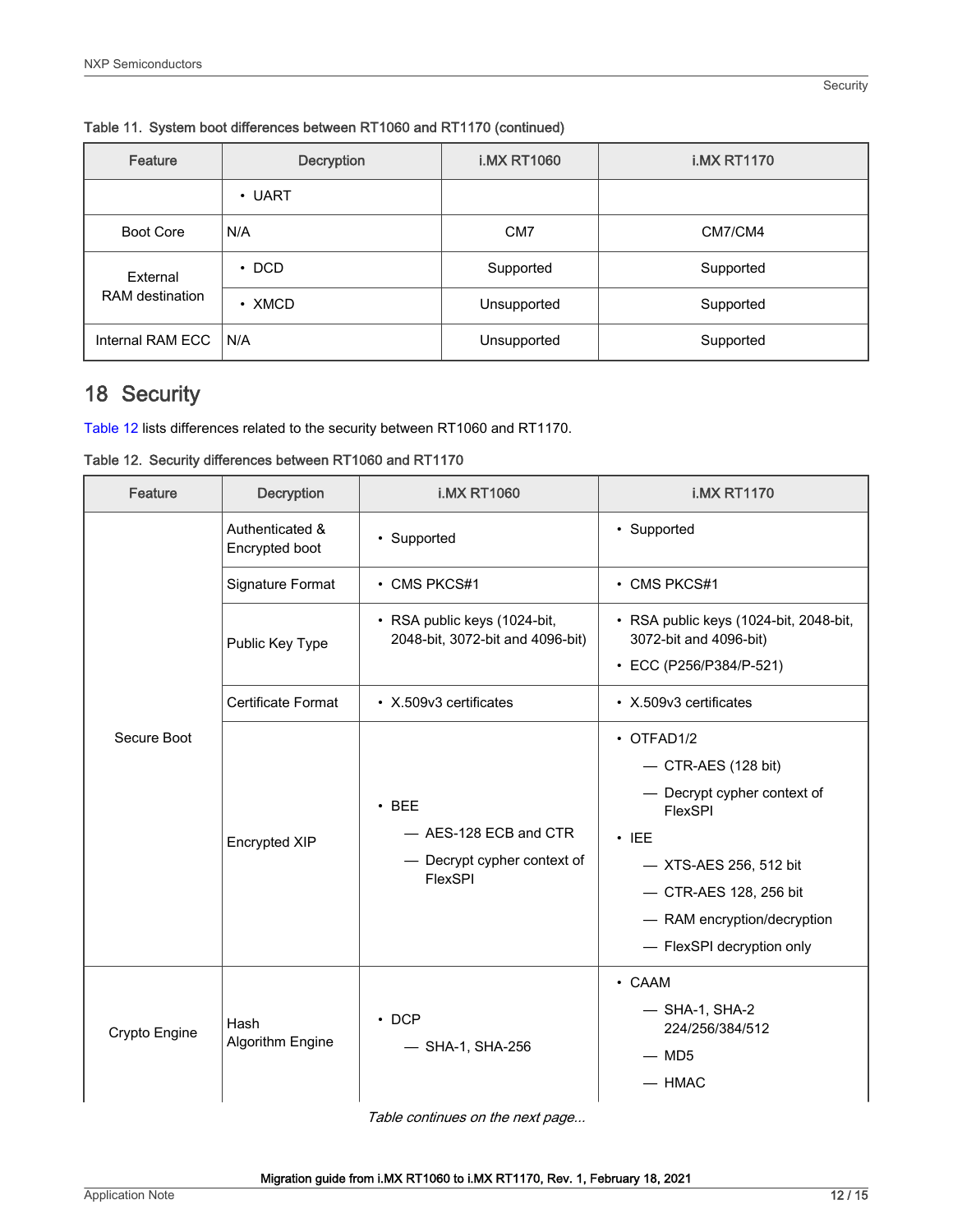Table 12. Security differences between RT1060 and RT1170 (continued)

| <b>Feature</b>   | <b>Decryption</b>                     | <b>i.MX RT1060</b>                                                                                                               | <b>i.MX RT1170</b>                                                                                                                                                                                                                                                                                                                             |
|------------------|---------------------------------------|----------------------------------------------------------------------------------------------------------------------------------|------------------------------------------------------------------------------------------------------------------------------------------------------------------------------------------------------------------------------------------------------------------------------------------------------------------------------------------------|
|                  | Symmetric<br><b>Algorithm Engines</b> | $\cdot$ DCP<br>- AES-128 (ECB and CBC<br>modes)                                                                                  | $\cdot$ CAAM<br>- AES 128, 192, 256 with<br>baseline modes (additional<br>modes include GCM, CMAC)<br>$-$ 3DES/DES                                                                                                                                                                                                                             |
|                  | Asymmetric<br>Algorithm Engine        | $\cdot$ DCP<br>- Unsupported                                                                                                     | $\cdot$ CAAM<br>$-$ RSA (up to 4096 bits)<br>$-$ ECDSA (up to 521)<br>$-$ ECDH<br>- Scalar-number Arithmetic<br>- ECC point Arithmetic                                                                                                                                                                                                         |
|                  | <b>RNG</b>                            | $\cdot$ SA-TRNG<br>- Entropy source                                                                                              | $\cdot$ CAAM<br>- RNG4 seeded by TRNG                                                                                                                                                                                                                                                                                                          |
| Key management   | Key Mangement                         | $\cdot$ OCOTP<br>$-$ OTPMK<br>$-$ SW_GP2                                                                                         | $\cdot$ OCOTP<br>$-$ OTPMK<br>- USER_KEY1/2/3/4/5<br>$\cdot$ PUF                                                                                                                                                                                                                                                                               |
| Always-on Domain | Secure Non-Volatile<br>Storage (SNVS) | • Secure Real-time Clock (SRTC)<br>• Zero Master Key (ZMK 128 bits)<br>• Digital Low-Voltage Detector<br>• Power glitch detector | • Secure Real-time Clock (SRTC)<br>• Zero Master Key (ZMK 256 bits)<br>• Digital Low-Voltage Detector<br>• Power glitch detector<br>• 4 KB secure retention RAM<br>• Provides a 1 K bit register protected<br>by tamper<br>• Voltage, temperature and Frequency<br>Tamper detector (RT1173 only)<br>• 10 external Tamper PINs (RT1173<br>only) |
| Secure Debug     | Challenge-response<br>mechanism       | · SJC (56 bit response)                                                                                                          | • JTAGC (128 bit response)                                                                                                                                                                                                                                                                                                                     |
| Others           | <b>Access Protection</b>              | $\cdot$ CSU                                                                                                                      | $\cdot$ RDC<br>$\cdot$ xRDC<br>· IEE_APC                                                                                                                                                                                                                                                                                                       |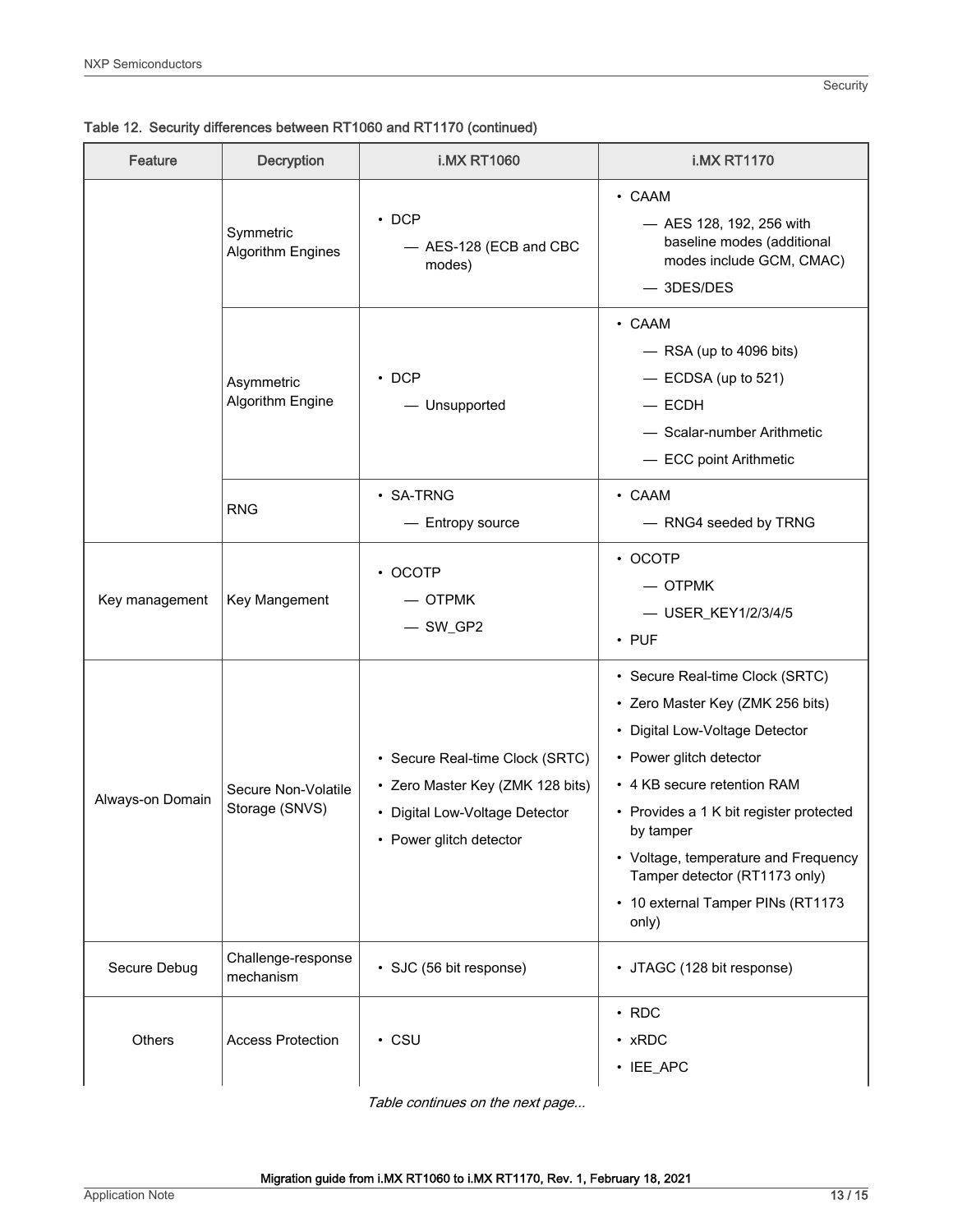<span id="page-13-0"></span>

|  | Table 12. Security differences between RT1060 and RT1170 (continued) |  |  |  |
|--|----------------------------------------------------------------------|--|--|--|
|--|----------------------------------------------------------------------|--|--|--|

| Feature | Decryption                       | <b>i.MX RT1060</b> | <b>i.MX RT1170</b> |
|---------|----------------------------------|--------------------|--------------------|
|         | Manufacturing<br>Protection (MP) | • Unsupported      | Supported          |

For tamper feature application, see How to use Tamper Function (document [AN13078\)](https://www.nxp.com.cn/docs/en/application-note/AN13078.pdf).

# 19 Software migration consideration

For software migration, similar with i.MX RT1060, i.MX RT1170 SW ecosystem is based on MCUXpresso SDK/IDE/Tools, as listed in Table 13.

|  |  |  | Table 13. SW ecosystem comparison |  |  |
|--|--|--|-----------------------------------|--|--|
|--|--|--|-----------------------------------|--|--|

| Items for comparison                 | <b>i.MX RT1060</b> | <b>i.MX RT1170</b> |
|--------------------------------------|--------------------|--------------------|
| MCUXpresso SDK                       |                    |                    |
| MCUXpresso IDE                       |                    |                    |
| <b>MCUXpresso Config Tools</b>       |                    |                    |
| MCUXpresso Secure Provisioning Tools |                    |                    |
| <b>IAR</b>                           |                    |                    |
| Keil                                 |                    |                    |
| GCC                                  |                    |                    |

For the software-related silicon features, such as, clock, power mode, new IP on i.MX RT1170, users need to port the codes or re-design on the i.MX RT1170 platform.

Codes related with the same IP feature on both i.MX RT1170 and i.MX RT1060 can be reused. Differences due to different SDK version should be considered.

# 20 References

- i.MX RT1170 Processor Reference Manual (document [IMXRT1170RM](https://www.nxp.com/docs/en/reference-manual/IMXRT1170RM.pdf))
- i.MX RT1170 Crossover Processors Data Sheet for Consumer Products (document [IMXRT1170CEC\)](https://www.nxp.com/docs/en/data-sheet/IMXRT1170CEC.pdf)

# 21 Revision history

#### Table 14. Revision history

| Rev. | Date              | <b>Description</b>            |
|------|-------------------|-------------------------------|
|      | December 30, 2020 | Initial release               |
|      | February 18, 2021 | Updated RT1050/60 with RT1060 |